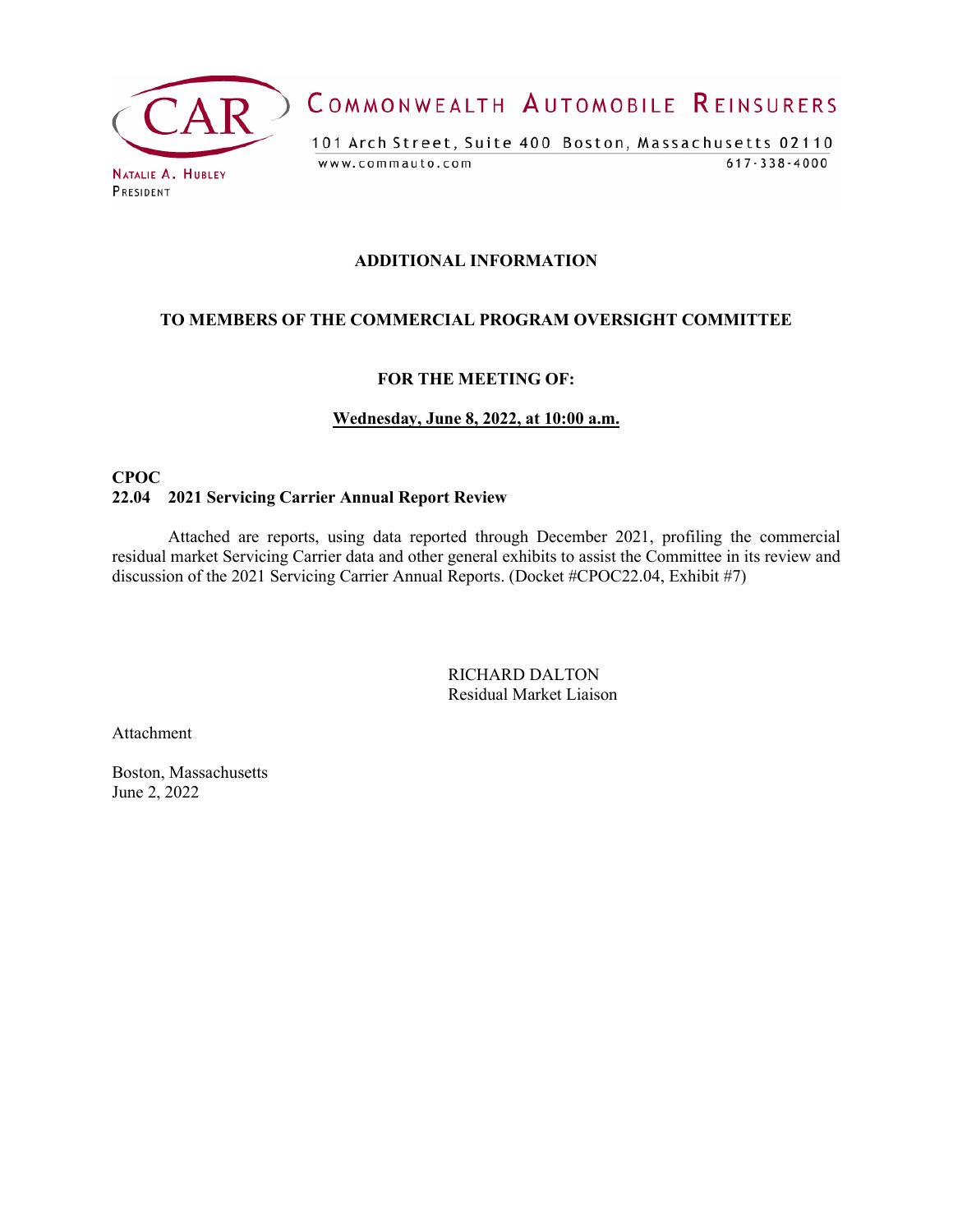

# COMMONWEALTH AUTOMOBILE REINSURERS

101 Arch Street, Suite 400 Boston, Massachusetts 02110 www.commauto.com  $617 - 338 - 4000$ 

## **Commercial Residual Market Data**

Attached are reports profiling the commercial residual market Servicing Carrier data and other general exhibits to assist the Committee in its review and discussion of the 2021 Servicing Carrier Annual Reports, using data reported through December, 2021. The following reports are included:

### **A. Residual Market (Ceded) Data Reports**

- 1. Written Premium by Company/Year/Vehicle Type
- 2. PDL Exposures by Company/Year/Vehicle Type
- 3. Industry Cession Rate by Year/Vehicle Type
- 4. Incurred Loss Ratios by Company/Year/Vehicle Type
- 5. Statistically Reported Undeveloped Deficit by Vehicle Type/Year

#### **B. Data Specifications**

#### Written Premium

Written Premiums are based on statistically reported data for all coverages combined.

#### PDL Exposures

Property Damage Liability Exposures are shown on a per car basis, as the number of car years. A car year is equivalent to one car insured for twelve months. Exposure reports exclude Garage Premise, Not Subject to Compulsory Law, Non-Owned, Special Rating and Gross Receipts class type groupings that do not report exposures on a car year basis.

#### Incurred Losses

Losses include ALAE and are based on statistically reported data only, with no loss development/IBNR. Incurred losses include paid losses plus reported loss reserves for all coverages combined.

#### Cession Rate

Cession Rate = (Industry Ceded Data / Industry Total Market Data). Cession Rate is provided using PDL exposures by class type group/policy year.

#### Loss Ratios

Policy Year Loss Ratios = (Reported Incurred Losses / Earned Premium). Reported Incurred Losses include paid plus outstanding losses, with no projections or IBNR.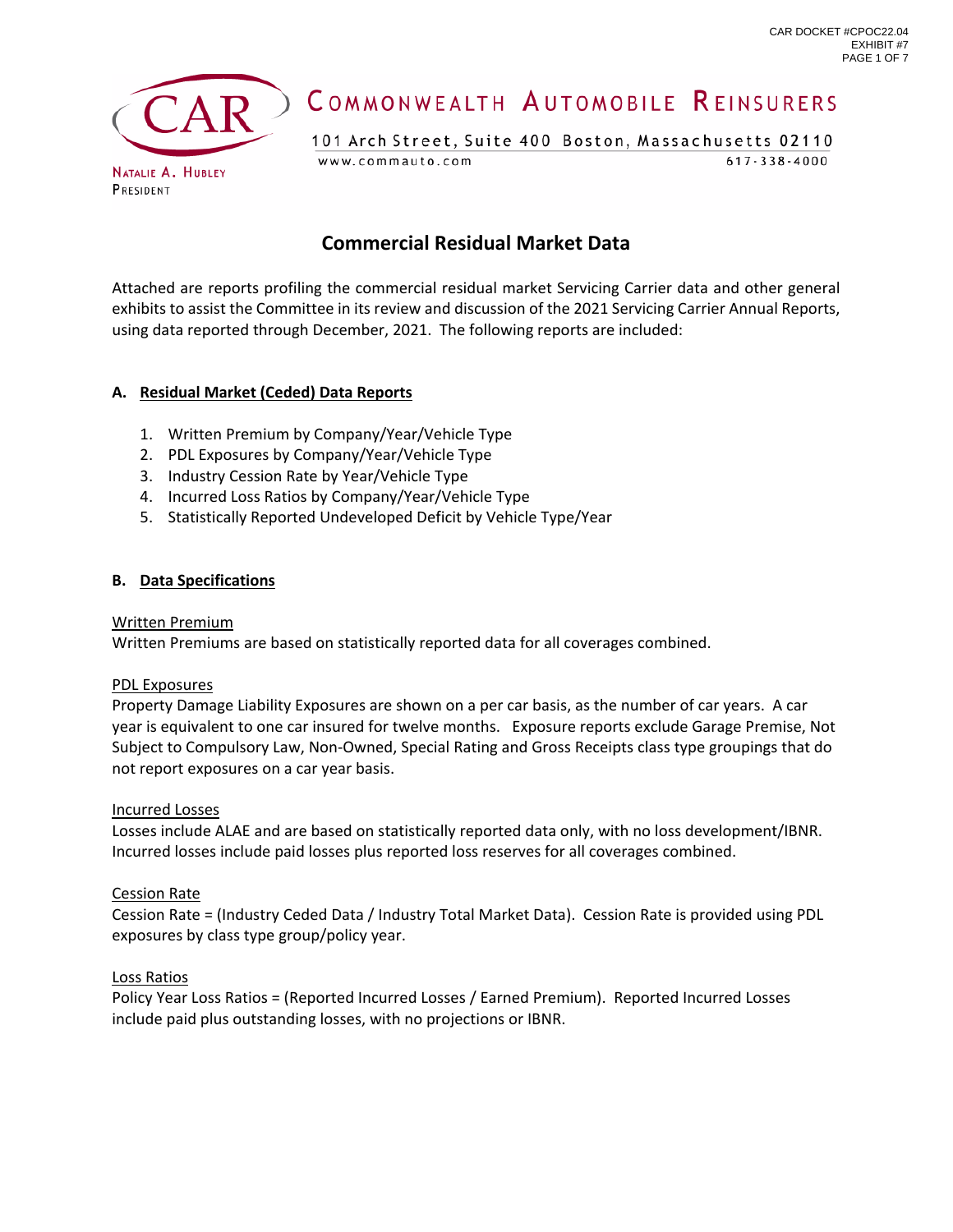### Class Type Group

The reports categorized Class Types into major Class Type Groups, as follows:

| <b>Class Type Group</b>                              | <b>Class Types</b> |
|------------------------------------------------------|--------------------|
| Regular TTT and Regular TTT - Fleet                  | 21,23              |
| Zone Rated TTT and Zone Rated TTT - Fleet            | 22,24              |
| <b>Commercial Buses and Commercial Buses - Fleet</b> | 32,37              |
| Zone Rated Buses and Zone Rated Buses - Fleet        | 34,38              |
| PPT Buses and PPT Buses - Fleet                      | 35,39              |
| Garages Subject to Compulsory Law                    | 41                 |
| <b>Garages Premises</b>                              | 42,43              |
| Van Pools                                            | 33                 |
| Private Passenger Types - Non-Fleet                  | 81                 |
| Private Passenger Types – Fleet                      | 82                 |
| Special Types and Motorcycles                        | 51,52              |
| Non-Owned, Special Rating and Gross Receipts         | 61.62.71.72        |

If you have any questions concerning the data reports, or would like to request additional data, please contact Tim Galligan, CAR's Actuarial and Statistical Services Director, by e-mailing [tgalligan@commauto.com,](mailto:tgalligan@commauto.com) or directly at 617-880-7286.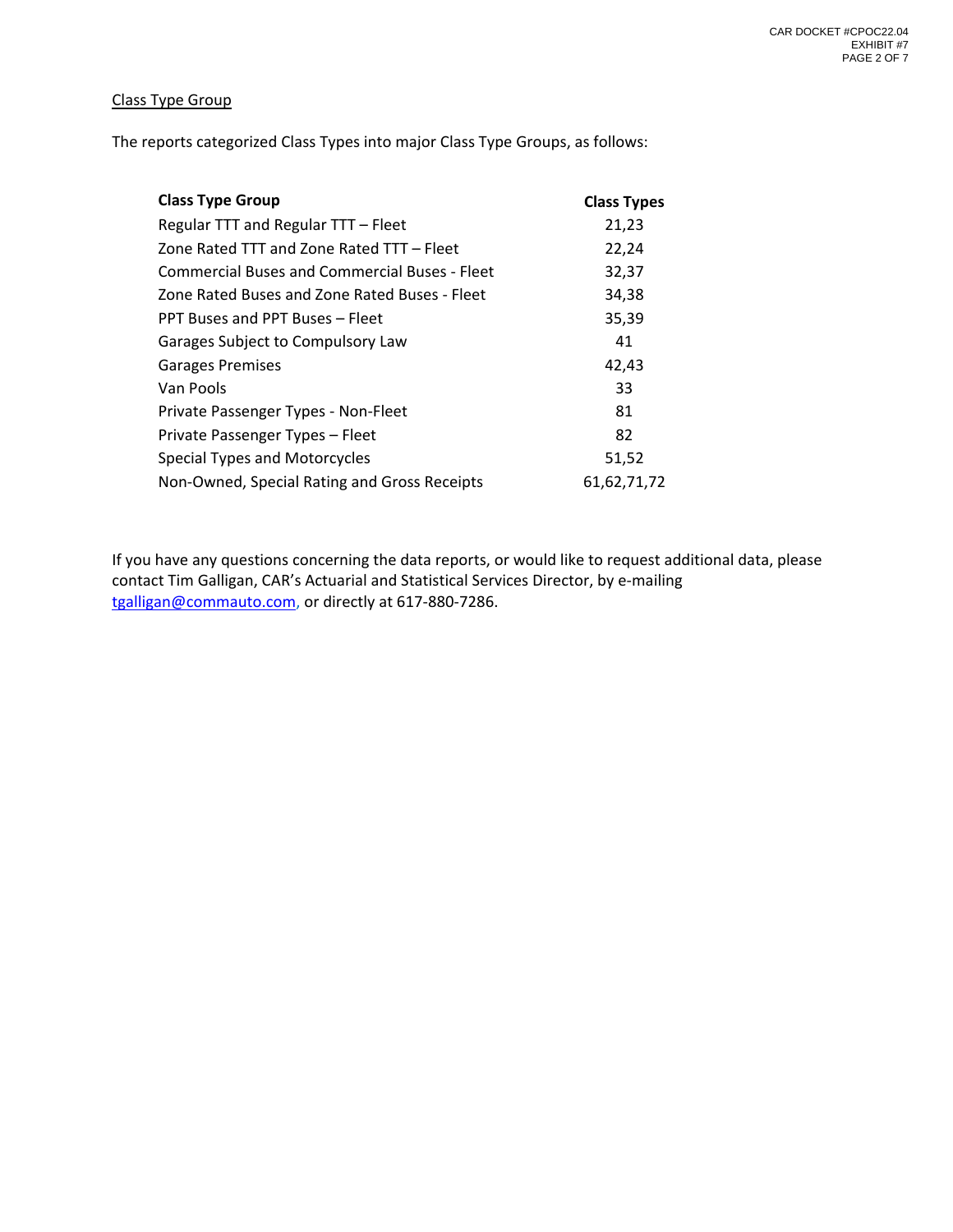|                                               | Arbella<br><b>MAPFRE</b> |                 | Pilgrim |                 |                 | Safety |        |                 | Industry |        |        |        |         |         |         |
|-----------------------------------------------|--------------------------|-----------------|---------|-----------------|-----------------|--------|--------|-----------------|----------|--------|--------|--------|---------|---------|---------|
| <b>Class Type Group</b>                       | 2019                     | 2020            | 2021    | 2019            | 2020            | 2021   | 2019   | 2020            | 2021     | 2019   | 2020   | 2021   | 2019    | 2020    | 2021    |
| Regular TTT and Regular TTT - Fleet           | 17,539                   | 17,573          | 18,305  | 23,621          | 24,617          | 27,775 | 12,827 | 15,770          | 20,623   | 27,017 | 20,328 | 20,497 | 81,003  | 78,288  | 87,201  |
| Zone Rated TTT and Zone Rated TTT - Fleet     | 5,154                    | 5,493           | 6,118   | 3,320           | 3,428           | 3,737  | 7,102  | 8,381           | 8,259    | 4,913  | 4,707  | 5,351  | 20,489  | 22,009  | 23,466  |
| Commercial Buses and Commercial Buses - Fleet | 3,976                    | 3,772           | 4,472   | 4,436           | 3,646           | 3,711  | 4,860  | 5,260           | 4,333    | 2,974  | 1,938  | 2,510  | 16,246  | 14,617  | 15,026  |
| Zone Rated Buses and Zone Rated Buses - Fleet | 1,367                    | 181             | 219     | 246             | 183             | 357    | 2,092  | 1,206           | 1,183    | 4,561  | 1,210  | 2,272  | 8,265   | 2,780   | 4,031   |
| <b>PPT Buses and PPT Buses - Fleet</b>        | 3,009                    | 3,809           | 4,816   | 5,613           | 4,485           | 4,999  | 5,456  | 6,140           | 5,617    | 3,725  | 2,004  | 2,052  | 17,803  | 16,436  | 17,483  |
| Garages Subject to Compulsory Law             | 2,294                    | 2,369           | 2,236   | 3,327           | 3,452           | 3,969  | 2,263  | 2,376           | 2,652    | 3,229  | 2,934  | 3,083  | 11,113  | 11,132  | 11,940  |
| <b>Garages Premises</b>                       | 13I                      | 14 <sub>1</sub> | 14      | 18 <sup>l</sup> |                 |        | 16I    | 16              | 14       | 19     |        | 15     | 66      |         | 60      |
| Van Pools                                     | 119                      | 157             | 161     | 213             | 168             | 158    | 63I    | 178             | 204      | 361    | 200    | 159    | 755)    | 703     | 683     |
| Private Passenger Types - Non Fleet           | 3,101                    | 2,700           | 2,378   | 2,590           | 2,063           | 1,779  | 934    | 981             | 929      | 6,082  | 2,799  | 2,360  | 12,707  | 8,543   | 7,445   |
| Private Passenger Types - Fleet               | 872                      | 749             | 703     | 1,309           | 1,285           | 1,221  | 917    | 79 <sub>C</sub> | 904      | 1,267  | 800    | 854    | 4,365   | 3,624   | 3,682   |
| Special Types and Motorcycles                 | 2,582                    | 2,501           | 2,572   | 1,710           | 1,833           | 2,014  | 1,045  | 1,265           | 1,306    | 1,697  | 1,401  | 1,435  | 7,035   | 7,000   | 7,328   |
| Non-Owned, Special Rating and Gross Receipts  | 7381                     | 810             | 847     | 1,137           | 99 <sub>C</sub> | 1,099  | 500    | 604             | 718      | 728    | 668    | 683    | 3,103   | 3,072   | 3,347   |
| Total                                         | 40,763                   | 40,129          | 42,841  | 47,540          | 46,167          | 50,838 | 38,074 | 42,965          | 46,742   | 56,574 | 39,004 | 41,272 | 182,952 | 168,265 | 181,693 |

|                                               | Arbella |        | <b>MAPFRE</b> |        | Pilgrim |        | Safety |        | Industry |        |
|-----------------------------------------------|---------|--------|---------------|--------|---------|--------|--------|--------|----------|--------|
| <b>Class Type Group</b>                       | 20/19   | 21/19  | 20/19         | 21/19  | 20/19   | 21/19  | 20/19  | 21/19  | 20/19    | 21/19  |
| Regular TTT and Regular TTT - Fleet           | 0%      | 4%     | 4%            | 13%    | 23%     | 31%    | $-25%$ | 1%     | $-3%$    | 11%    |
| Zone Rated TTT and Zone Rated TTT - Fleet     | 7%      | 11%    | 3%            | 9%     | 18%     | $-1%$  | $-4%$  | 14%    | 70/      | 7%     |
| Commercial Buses and Commercial Buses - Fleet | $-5%$   | 19%    | $-18%$        | 2%     | 8%      | $-18%$ | $-35%$ | 29%    | $-10%$   | 3%     |
| Zone Rated Buses and Zone Rated Buses - Fleet | $-87%$  | 21%    | $-26%$        | 95%    | $-42%$  | $-2%$  | $-73%$ | 88%    | $-66%$   | 45%    |
| <b>PPT Buses and PPT Buses - Fleet</b>        | 27%     | 26%    | $-20%$        | 11%    | 13%     | -9%    | $-46%$ | 2%     | -8%      | 6%     |
| Garages Subject to Compulsory Law             | 3%      | $-6%$  | 4%            | 15%    | 5%      | 12%    | $-9%$  | 5%     | 0%       | 7%     |
| <b>Garages Premises</b>                       | 10%     | 0%     | $-8%$         | 6%     | $-2%$   | $-13%$ | $-25%$ | 6%     | $-8%$    | 0%     |
| Van Pools                                     | 31%     | 3%     | $-21%$        | $-6%$  | 185%    | 14%    | $-45%$ | $-20%$ | $-7%$    | $-3%$  |
| Private Passenger Types - Non Fleet           | $-13%$  | $-12%$ | $-20%$        | $-14%$ | 5%      | -5%    | $-54%$ | $-16%$ | $-33%$   | $-13%$ |
| Private Passenger Types - Fleet               | $-14%$  | $-6%$  | $-2%$         | $-5%$  | $-14%$  | 14%    | $-37%$ | 7%     | $-17%$   | 2%     |
| Special Types and Motorcycles                 | $-3%$   | 3%     | 7%            | 10%    | 21%     | 3%     | $-17%$ | 2%     | 0%       | 5%     |
| Non-Owned, Special Rating and Gross Receipts  | 10%     | 5%     | $-13%$        | 11%    | 21%     | 19%    | $-8%$  | 2%     | $-1%$    | 9%     |
| Total                                         | $-2%$   | 7%     | $-3%$         | 10%    | 13%     | 9%     | $-31%$ | 6%     | -8%      | 8%     |

## **Oversight Committee Company Profile Data Ceded Written Premium by Vehicle Type for Policy Years 2019-2021**

# **Written Premium (000)**

# **Change Year/Year**

| 2019    | 2020    | 2021    |
|---------|---------|---------|
| 81,003  | 78,288  | 87,201  |
| 20,489  | 22,009  | 23,466  |
| 16,246  | 14,617  | 15,026  |
| 8,265   | 2,780   | 4,031   |
| 17,803  | 16,436  | 17,483  |
| 11,113  | 11,132  | 11,940  |
| 66      | 61      | 60      |
| 755     | 703     | 683     |
| 12,707  | 8,543   | 7,445   |
| 4,365   | 3,624   | 3,682   |
| 7,035   | 7,000   | 7,328   |
| 3,103   | 3,072   | 3,347   |
| 182,952 | 168,265 | 181,693 |

| 2021   |
|--------|
| 20,497 |
| 5,351  |
| 2,510  |
| 2,272  |
| 2,052  |
| 3,083  |
| 15     |
| 159    |
| 2,360  |
| 854    |
| 1,435  |
| 683    |
| 11 777 |

| 20/19  | 21/19  |
|--------|--------|
| $-3%$  | 11%    |
| 7%     | 7%     |
| $-10%$ | 3%     |
| $-66%$ | 45%    |
| -8%    | 6%     |
| 0%     | 7%     |
| $-8%$  | 0%     |
| $-7%$  | $-3%$  |
| $-33%$ | $-13%$ |
| $-17%$ | 2%     |
| 0%     | 5%     |
| $-1%$  | 9%     |
| -8%    | 8%     |

| 21/19 |
|-------|
| 1%    |
| 14%   |
| 29%   |
| 88%   |
| 2%    |
| 5%    |
| 6%    |
| 20%   |
| 16%   |
| 7%    |
| 2%    |
| 2%    |
| 6%    |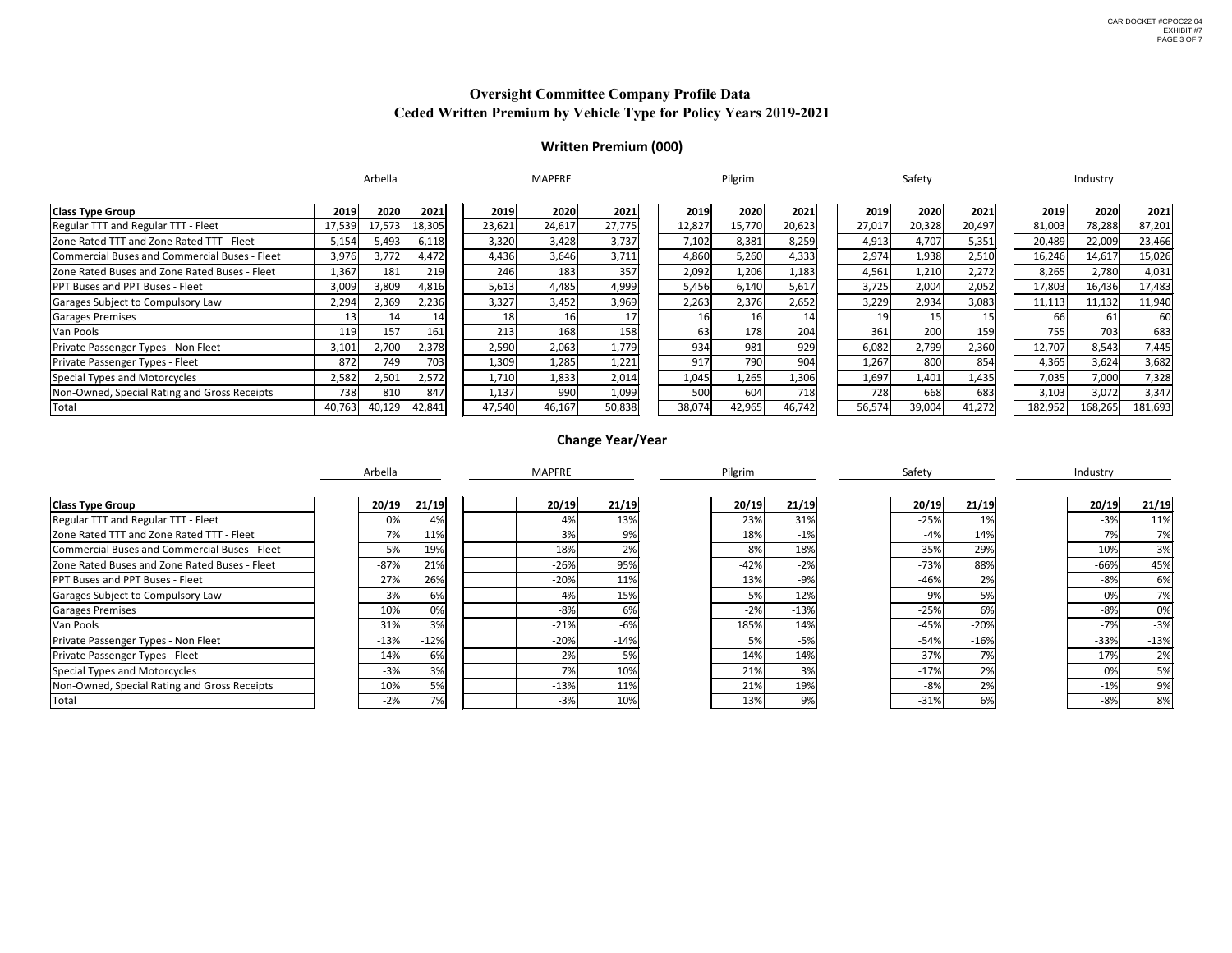|                                               |        | Arbella |       |        | <b>MAPFRE</b> |        |       | Pilgrim |       |        | Safety     |       |        | Industry |        |
|-----------------------------------------------|--------|---------|-------|--------|---------------|--------|-------|---------|-------|--------|------------|-------|--------|----------|--------|
| <b>Class Type Group</b>                       | 2019   | 2020    | 2021  | 2019   | 2020          | 2021   | 2019  | 2020    | 2021  | 2019   | 2020       | 2021  | 2019   | 2020     | 2021   |
| Regular TTT and Regular TTT - Fleet           | 4,751  | 4,407   | 4,311 | 5,654  | 5,426         | 5,751  | 3,212 | 3,757   | 4,456 | 7,374  | 5,016      | 4,714 | 20,991 | 18,607   | 19,231 |
| Zone Rated TTT and Zone Rated TTT - Fleet     | 1,008  | 892     | 836   | 699    | 649           | 621    | 1,330 | 1,381   | 1,132 | 974    | 807        | 835   | 4,012  | 3,729    | 3,424  |
| Commercial Buses and Commercial Buses - Fleet | 655    | 595     | 675   | 789    | 667           | 665    | 1,604 | 2,052   | 772   | 516    | 292        | 348   | 3,564  | 3,606    | 2,459  |
| Zone Rated Buses and Zone Rated Buses - Fleet | 106    |         | 13    | 23     |               | 28     | 228   | 143     | 107   | 389    | 98         | 114   | 746    | 268      | 262    |
| <b>PPT Buses and PPT Buses - Fleet</b>        | 745    | 839     | 981   | 1,167  | 929           | 989    | 1,748 | 2,582   | 1,283 | 833    | 458        | 452   | 4,493  | 4,809    | 3,705  |
| Garages Subject to Compulsory Law             | 732    | 685     | 589   | 1,037  | 1,069         | 1,150  | 702   | 711     | 740   | 887    | <b>791</b> | 820   | 3,358  | 3,255    | 3,299  |
| Van Pools                                     | 25     | 29      | 27    |        | 33I           | 31I    |       | 32      |       |        |            |       | 154    | 135      | 130    |
| Private Passenger Types - Non Fleet           | 1,867  | 1,495   | 1,261 | 1,055  | 620           | 508    | 429   | 427     | 413   | 3,225  | 1,351      | 1,100 | 6,576  | 3,894    | 3,283  |
| <b>Private Passenger Types - Fleet</b>        | 230    | 200     | 185   | 337    | 297           | 293    | 278   | 246     | 254   | 373    | 210        | 219   | 1,218  | 952      | 951    |
| Special Types and Motorcycles                 | 480    | 466     | 451   | 512    | 494           | 477    | 389   | 433     | 423   | 398    | 319        | 315   | 1,779  | 1,713    | 1,666  |
| Total                                         | 10,599 | 9,621   | 9,329 | 11,318 | 10,201        | 10,514 | 9,931 | 11,763  | 9,620 | 15,041 | 9,383      | 8,949 | 46,889 | 40,967   | 38,412 |

|                                               | Arbella |        | <b>MAPFRE</b> |        | Pilgrim |        | Safety |        | Industry |        |
|-----------------------------------------------|---------|--------|---------------|--------|---------|--------|--------|--------|----------|--------|
| <b>Class Type Group</b>                       | 20/19   | 21/19  | 20/19         | 21/19  | 20/19   | 21/19  | 20/19  | 21/19  | 20/19    | 21/19  |
| Regular TTT and Regular TTT - Fleet           | -7%     | $-2%$  | $-4%$         | 6%     | 17%     | 19%    | $-32%$ | -6%    | $-119$   | 3%     |
| Zone Rated TTT and Zone Rated TTT - Fleet     | $-12%$  | $-6%$  | $-7%$         | $-4%$  | 4%      | $-18%$ | $-17%$ | 4%     | $-7%$    | $-8%$  |
| Commercial Buses and Commercial Buses - Fleet | -9%     | 13%    | $-15%$        | 0%     | 28%     | $-62%$ | $-43%$ | 19%    |          | $-32%$ |
| Zone Rated Buses and Zone Rated Buses - Fleet | $-89%$  | 12%    | $-29%$        | 76%    | $-37%$  | $-25%$ | $-75%$ | 17%    | $-64%$   | $-2%$  |
| <b>PPT Buses and PPT Buses - Fleet</b>        | 13%     | 17%    | $-20%$        | 6%     | 48%     | $-50%$ | $-45%$ | $-1%$  | 70/      | $-23%$ |
| Garages Subject to Compulsory Law             | $-6%$   | $-14%$ | 3%            | 8%     |         | 4%     | $-11%$ | 4%     | $-3%$    | 1%     |
| Van Pools                                     | 17%     | -6%    | $-26%$        | -6%    | 192%    | 26%    | $-44%$ | $-22%$ | $-12%$   | $-3%$  |
| Private Passenger Types - Non Fleet           | $-20%$  | $-16%$ | $-41%$        | $-18%$ | $-1%$   | $-3%$  | $-58%$ | $-19%$ | $-41%$   | $-16%$ |
| Private Passenger Types - Fleet               | $-13%$  | -8%    | $-12%$        | $-1%$  | $-12%$  | 4%     | $-44%$ | 4%     | $-22%$   | 0%     |
| Special Types and Motorcycles                 | $-3%$   | $-3%$  | $-4%$         | $-3%$  | 11%     | $-2%$  | $-20%$ | $-1%$  | $-4%$    | $-3%$  |
| Total                                         | -9%     | $-3%$  | $-10%$        | 3%     | 18%     | $-18%$ | -38%   | $-5%$  | $-13%$   | $-6%$  |

Note: Excludes Garge Premise, Not Subject to Compulsary Law, Non-Owned, Special Rating and Gross Receipts that do not report exposures on a car year basis.

# **Change Year/Year**

## **Oversight Committee Company Profile Data Ceded Written PDL Exposures by Vehicle Type for Policy Years 2019-2021**

# **Written PDL Exposures**

| 2019   | 2020   | 2021   |
|--------|--------|--------|
| 20,991 | 18,607 | 19,231 |
| 4,012  | 3,729  | 3,424  |
| 3,564  | 3,606  | 2,459  |
| 746    | 268    | 262    |
| 4,493  | 4,809  | 3,705  |
| 3,358  | 3,255  | 3,299  |
| 154    | 135    | 130    |
| 6,576  | 3,894  | 3,283  |
| 1,218  | 952    | 951    |
| 1,779  | 1,713  | 1,666  |
| 46,889 | 40,967 | 38,412 |

| 20/19  | 21/19  |
|--------|--------|
| $-11%$ | 3%     |
| $-7%$  | $-8%$  |
| 1%     | $-32%$ |
| $-64%$ | $-2%$  |
| 7%     | $-23%$ |
| $-3%$  | 1%     |
| $-12%$ | $-3%$  |
| $-41%$ | $-16%$ |
| $-22%$ | 0%     |
| $-4%$  | $-3%$  |
| $-13%$ | -6%    |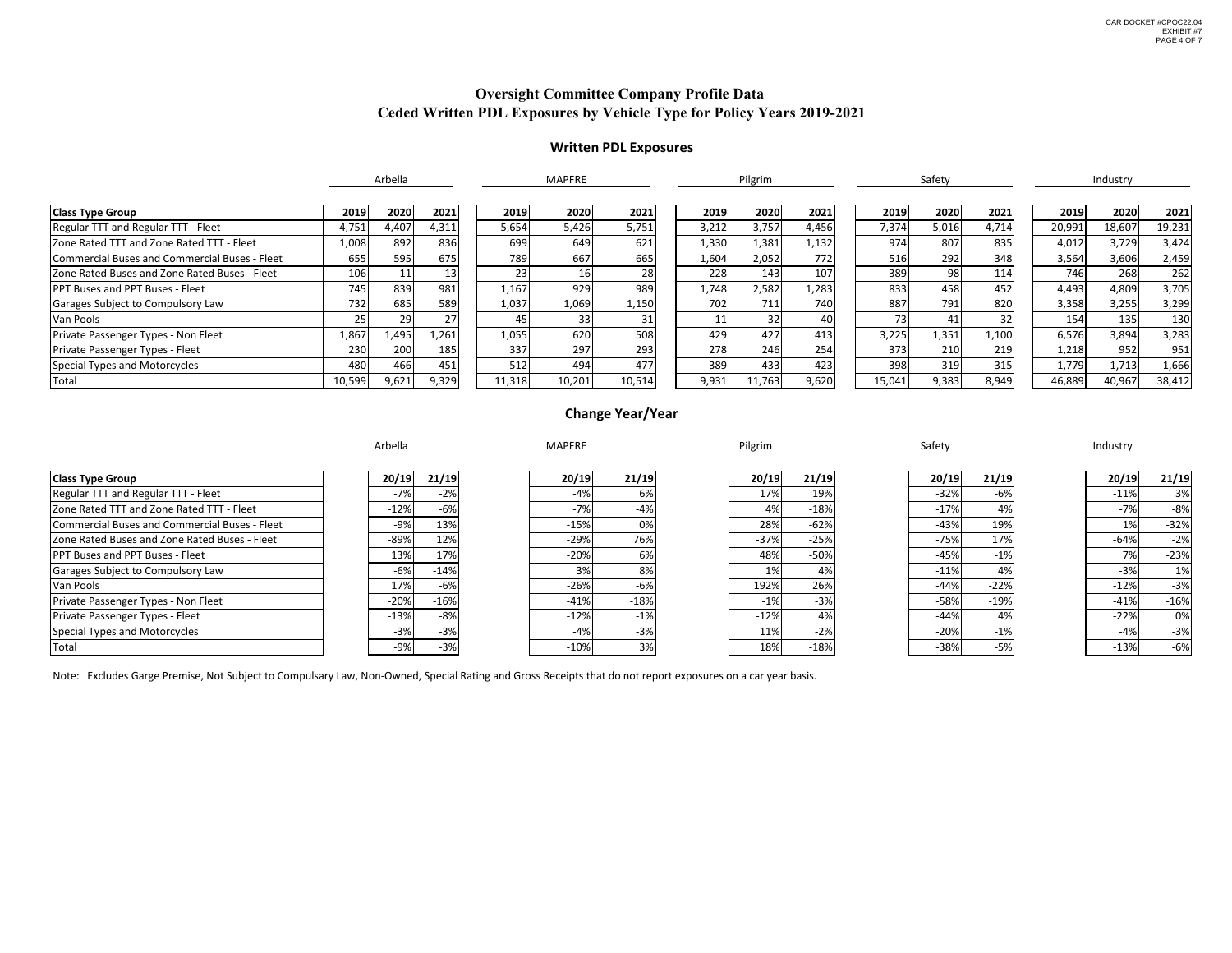## **Oversight Committee Company Profile Data Industry Cession Rate By Policy Year/Vehicle Type**

## **Exposure Based Cession Rate (PDL)**

|                                                      |                | Industry       |                |
|------------------------------------------------------|----------------|----------------|----------------|
| <b>Class Type Group</b>                              | <b>PY 2019</b> | <b>PY 2020</b> | <b>PY 2021</b> |
| Regular TTT and Regular TTT - Fleet                  | 7.8%           | 6.8%           | 6.9%           |
| Zone Rated TTT and Zone Rated TTT - Fleet            | 91.1%          | 88.9%          | 85.7%          |
| <b>Commercial Buses and Commercial Buses - Fleet</b> | 31.5%          | 32.2%          | 26.1%          |
| Zone Rated Buses and Zone Rated Buses - Fleet        | 93.1%          | 88.2%          | 85.6%          |
| PPT Buses and PPT Buses - Fleet                      | 40.5%          | 40.9%          | 35.8%          |
| Garages Subject to Compulsory Law                    | 27.3%          | 27.9%          | 27.1%          |
| Van Pools                                            | 77.0%          | 79.1%          | 80.0%          |
| Private Passenger Types - Non Fleet                  | 16.5%          | 10.5%          | 8.7%           |
| Private Passenger Types - Fleet                      | 4.9%           | 3.8%           | 3.9%           |
| Special Types and Motorcycles                        | 4.7%           | 5.3%           | 7.4%           |
| Total                                                | 11.4%          | 10.0%          | 9.6%           |

## **Change Year/Year**

|                                                      | Industry |          |  |  |  |  |
|------------------------------------------------------|----------|----------|--|--|--|--|
| <b>Class Type Group</b>                              | 20/19    | 21/20    |  |  |  |  |
| Regular TTT and Regular TTT - Fleet                  | $-13.5%$ | 1.5%     |  |  |  |  |
| Zone Rated TTT and Zone Rated TTT - Fleet            | $-2.4%$  | $-3.6%$  |  |  |  |  |
| <b>Commercial Buses and Commercial Buses - Fleet</b> | 2.3%     | $-18.9%$ |  |  |  |  |
| Zone Rated Buses and Zone Rated Buses - Fleet        | $-5.3%$  | $-2.9%$  |  |  |  |  |
| PPT Buses and PPT Buses - Fleet                      | 1.2%     | $-12.6%$ |  |  |  |  |
| Garages Subject to Compulsory Law                    | 2.1%     | $-2.8%$  |  |  |  |  |
| Van Pools                                            | 2.6%     | 1.2%     |  |  |  |  |
| Private Passenger Types - Non Fleet                  | $-36.4%$ | $-17.1%$ |  |  |  |  |
| Private Passenger Types - Fleet                      | $-21.8%$ | 2.7%     |  |  |  |  |
| Special Types and Motorcycles                        | 14.2%    | 39.1%    |  |  |  |  |
| Total                                                | $-12.0%$ | $-4.5%$  |  |  |  |  |

| 20/19    | 21/20    |
|----------|----------|
| $-13.5%$ | 1.5%     |
| $-2.4%$  | -3.6%    |
| 2.3%     | $-18.9%$ |
| -5.3%    | $-2.9%$  |
| 1.2%     | -12.6%   |
| 2.1%     | $-2.8%$  |
| 2.6%     | 1.2%     |
| $-36.4%$ | -17.1%   |
| $-21.8%$ | 2.7%     |
| 14.2%    | 39.1%    |
| $-12.0%$ | -4.5%    |

Gross Receipts that do not report exposures on a car year basis. Note: Excludes Garge Premise, Not Subject to Compulsary Law, Non-Owned, Special Rating and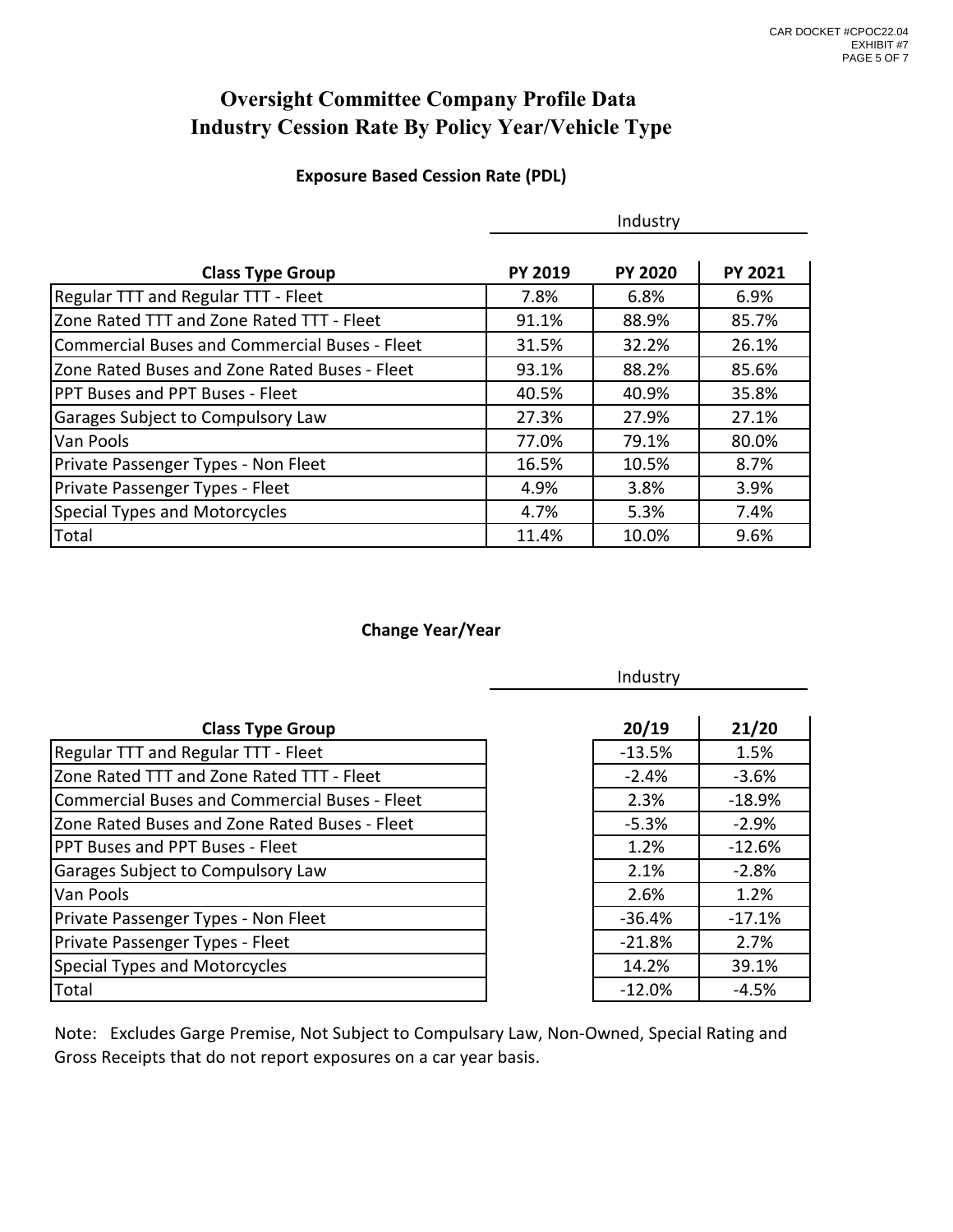## **Oversight Committee Company Profile Data Ceded Reported Loss Ratios by Vehicle Type for Policy Years 2019-2021 All Coverages Combined**

|                                               |        | Arbella |       |  | <b>MAPFRE</b> |        |        | Pilgrim |        |       |
|-----------------------------------------------|--------|---------|-------|--|---------------|--------|--------|---------|--------|-------|
| <b>Class Type Group</b>                       | 2019   | 2020    | 2021  |  | 2019          | 2020   | 2021   | 2019    | 2020   | 2021  |
| <b>Regular TTT and Regular TTT - Fleet</b>    | 49.9%  | 51.4%   | 27.0% |  | 66.6%         | 46.1%  | 42.7%  | 49.4%   | 36.9%  | 27.5% |
| Zone Rated TTT and Zone Rated TTT - Fleet     | 82.7%  | 54.1%   | 24.7% |  | 57.8%         | 139.1% | 51.3%  | 45.1%   | 41.7%  | 39.1% |
| Commercial Buses and Commercial Buses - Fleet | 17.3%  | 15.7%   | 16.3% |  | 19.0%         | 15.3%  | 19.0%  | 17.9%   | 40.6%  | 20.2% |
| Zone Rated Buses and Zone Rated Buses - Fleet | 11.4%  | 0.0%    | 0.0%  |  | 148.0%        | 47.5%  | 65.0%  | 8.0%    | 3.2%   | 13.7% |
| <b>PPT Buses and PPT Buses - Fleet</b>        | 69.1%  | 31.1%   | 26.3% |  | 57.9%         | 54.2%  | 35.3%  | 65.8%   | 37.1%  | 31.7% |
| Garages Subject to Compulsory Law             | 62.5%  | 47.7%   | 20.1% |  | 75.8%         | 60.2%  | 28.9%  | 38.2%   | 31.8%  | 48.1% |
| Garages - Premises                            | 0.0%   | 0.0%    | 0.0%  |  | 0.0%          | 0.0%   | 0.0%   | 0.0%    | 0.0%   | 0.0%  |
| Van Pools                                     | 100.3% | 34.6%   | 75.0% |  | 22.4%         | 6.4%   | 160.4% | 12.4%   | 8.4%   | 13.9% |
| Private Passenger Types - Non Fleet           | 98.9%  | 73.9%   | 53.6% |  | 73.4%         | 141.2% | 53.9%  | 56.9%   | 46.5%  | 70.4% |
| Private Passenger Types - Fleet               | 28.9%  | 31.0%   | 55.0% |  | 23.6%         | 97.6%  | 25.3%  | 20.3%   | 11.5%  | 40.9% |
| Special Types and Motorcycles                 | 36.1%  | 35.5%   | 10.1% |  | 20.9%         | 40.1%  | 35.9%  | 24.6%   | 23.4%  | 8.3%  |
| Non-Owned, Special Rating and Gross Receipts  | 107.0% | 113.5%  | 34.6% |  | 101.7%        | 4.2%   | 2.2%   | 156.4%  | 219.7% | 5.2%  |
| Total                                         | 55.3%  | 47.3%   | 25.9% |  | 59.8%         | 56.8%  | 39.2%  | 44.1%   | 38.9%  | 30.4% |

Safety **Industry Industry** 

| <b>Class Type Group</b>                       | 2019   | 2020   | 2021   | 2019   | 2020  | 2021  |
|-----------------------------------------------|--------|--------|--------|--------|-------|-------|
| Regular TTT and Regular TTT - Fleet           | 82.6%  | 49.5%  | 51.7%  | 65.6%  | 46.3% | 37.9% |
| Zone Rated TTT and Zone Rated TTT - Fleet     | 124.4% | 95.1%  | 43.7%  | 75.6%  | 71.4% | 38.5% |
| Commercial Buses and Commercial Buses - Fleet | 62.3%  | 50.4%  | 20.1%  | 26.2%  | 29.2% | 18.6% |
| Zone Rated Buses and Zone Rated Buses - Fleet | 273.0% | 90.6%  | 14.6%  | 159.0% | 44.0% | 17.7% |
| <b>PPT Buses and PPT Buses - Fleet</b>        | 55.8%  | 33.4%  | 49.0%  | 61.8%  | 39.9% | 32.6% |
| Garages Subject to Compulsory Law             | 73.5%  | 121.7% | 78.0%  | 64.7%  | 67.7% | 43.8% |
| Garages - Premises                            | 30.0%  | 0.0%   | 0.0%   | 8.8%   | 0.0%  | 0.0%  |
| Van Pools                                     | 21.3%  | 27.1%  | 6.6%   | 33.4%  | 19.1% | 63.4% |
| Private Passenger Types - Non Fleet           | 118.1% | 83.2%  | 101.8% | 99.8%  | 90.0% | 71.4% |
| Private Passenger Types - Fleet               | 34.2%  | 32.8%  | 45.0%  | 27.1%  | 50.8% | 39.5% |
| Special Types and Motorcycles                 | 56.7%  | 57.5%  | 47.3%  | 35.7%  | 38.9% | 23.0% |
| Non-Owned, Special Rating and Gross Receipts  | 86.7%  | 52.6%  | 28.3%  | 108.2% | 86.0% | 16.7% |
| Total                                         | 99.8%  | 63.2%  | 50.7%  | 67.9%  | 51.5% | 36.3% |
|                                               |        |        |        |        |       |       |

| 2019   | 2020   | 2021   |
|--------|--------|--------|
| 82.6%  | 49.5%  | 51.7%  |
| 124.4% | 95.1%  | 43.7%  |
| 62.3%  | 50.4%  | 20.1%  |
| 273.0% | 90.6%  | 14.6%  |
| 55.8%  | 33.4%  | 49.0%  |
| 73.5%  | 121.7% | 78.0%  |
| 30.0%  | 0.0%   | 0.0%   |
| 21.3%  | 27.1%  | 6.6%   |
| 118.1% | 83.2%  | 101.8% |
| 34.2%  | 32.8%  | 45.0%  |
| 56.7%  | 57.5%  | 47.3%  |
| 86.7%  | 52.6%  | 28.3%  |
| 99.8%  | 63.2%  | 50.7%  |

| 1                        | 2019   | 2020  | 202   |
|--------------------------|--------|-------|-------|
| %                        | 65.6%  | 46.3% | 37.9% |
| y,                       | 75.6%  | 71.4% | 38.5% |
| %                        | 26.2%  | 29.2% | 18.69 |
| %                        | 159.0% | 44.0% | 17.79 |
| %                        | 61.8%  | 39.9% | 32.69 |
| $\overline{\mathscr{C}}$ | 64.7%  | 67.7% | 43.89 |
| %                        | 8.8%   | 0.0%  | 0.0%  |
| %                        | 33.4%  | 19.1% | 63.49 |
| %                        | 99.8%  | 90.0% | 71.49 |
| %                        | 27.1%  | 50.8% | 39.5% |
| $\overline{\mathscr{C}}$ | 35.7%  | 38.9% | 23.09 |
| ℅                        | 108.2% | 86.0% | 16.79 |
| %                        | 67.9%  | 51.5% | 36.39 |
|                          |        |       |       |